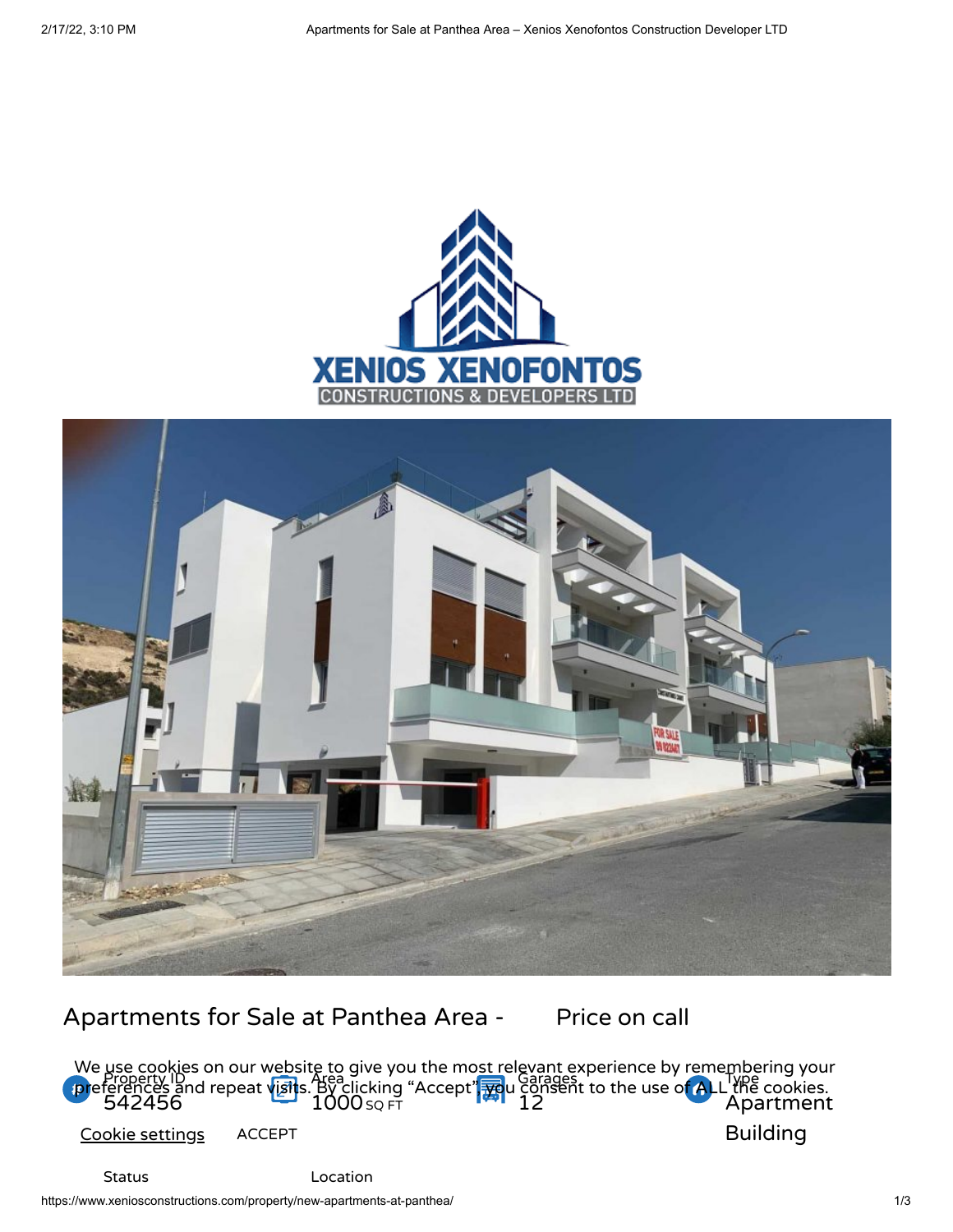

Sold **O** Limassol

## Description

Comprising of three, two and single bedroom apartments, an ideal investment for a family seeking a permanent residence on the outskirt of the town of Limassol with easy and close access to the motorway. The residence also enjoys a splendid view from its roof garden of the town of Limassol.

#### Energy Class B+

### Floor Plans



preferences and repeat visits. By clicking "Accept", you consent to the use of ALL the cookies.<br>+ Ist Floor

Cookie settings ACCEPT